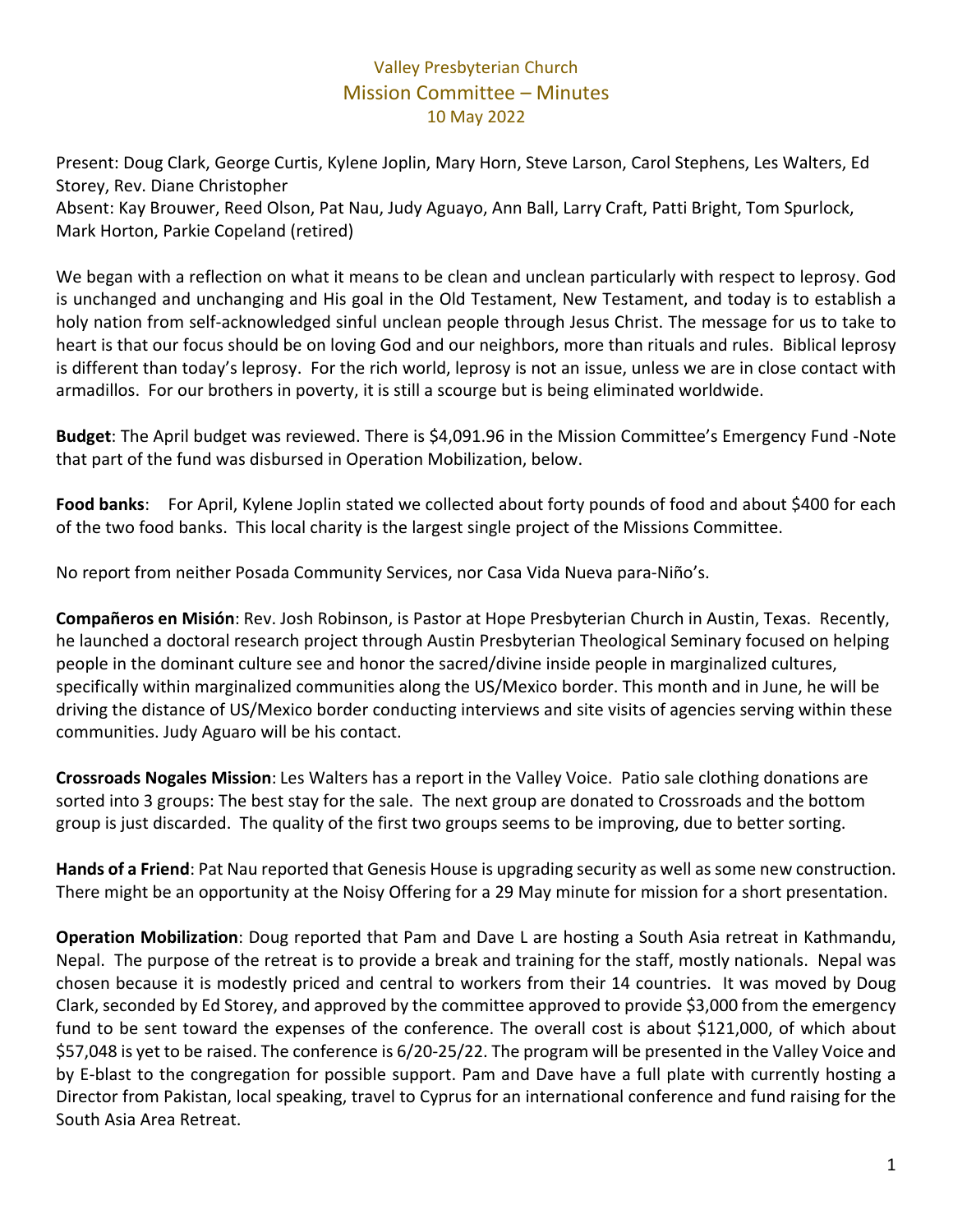**PCUSA Seminaries**: Doug reported that the Presbyterian Church has determined they no longer need or can support nine seminaries. A committee of PCUSA was formed to determine which seminaries to stop funding but the committee chose instead to make voluntary congregation support without specific goal of giving to fund the seminaries. We will provide \$4309 in 2022.

**Presbyterian Campus Ministry**: George Curtis indicated there might be a Gaslight Theatre fund raiser in the fall. Also, that Judy Aguayo is being considered as the next treasurer. The presbytery has directed all AZ congregations to address families and friends of graduating seniors, with their permission, to allow sharing of information of the Presbyterian Christian opportunities at the 3 state universities.

**PCUSA Missionaries:** Bob and Kristi Rice have been on vacation in Uganda, at the source of the Nile.

**St. Andrews Children's Clinic**: Kay reported the clinic served 29 children on 5 May. They utilized the Knights of Pyphias facility, but it is not well suited. The Spokane Shriners Orthopedic will offer a clinic in the same facility on 2 June. There is an urgent need for better facilities that formerly met at St Andrews' Episcopal Church. They need our prayers and perhaps a member of a facility committee. Our mission committee felt our addition financial support might better wait until they have a clearer plan.

**Valley Assistance Services**: Steve Larson, their treasurer, reported they helped about 6400 people in 2021. Volunteers ages ranged from 14 to 95. The fundraising walk was not successful but needs time to develop. The empty bowl effort is a major fund source and raised about \$20k. The Quail Creek car show proceeds of \$5K were dedicated to VAS. The needs of the community are growing and so are the needs of VAS.

**YOTO**: Mary indicated that about 160 cards of encouragement were made in May, to be sent along with the stipends. The *Tucson Lifestyle* magazine had a May article about Angel Charity for Children. It was started by Louise Thomas, who lost a son to lymphoma. The organization raises and distributes funds to local charities. This year their largest recipient will be YOTO of \$75K to help them refurbish their new facility on Country Club Rd.

## **Old Business:**

Mission Breakfast Mission/missionaries for 2022-2023 Programs:

- November 12, 2022 Posada Community Services (Mark Horton)
- January 14, 2023 Hands of a Friend (Pat Nau)
- February 11, 2023 RISE/Casa Vida Nueva (Reed Olson)
- March 25, 2023 Pending

Noisy Offering – 2022

- May 29, 2022 Hands of a Friend Pat Nau- Volunteers needed to sort coins 5/30/22
- July 31, 2022 Food Bank Kylene Joplin/Carol Stephens
- October 30, 2022 St. Andrews' Clinic Kay Brouwer

**Snack Bags for the Homeless**: Mary reported that 210 bags were prepared. Some were given to the congregation and the rest to the Salvation Army. Those who took bags to give out reported it was an uplifting experience and we might encourage more to take bags for self-distribution. We had several(10) church members participate in filling the bags.

**Ukraine Disaster Fund:** \$23,638 has been donated to be sent to PCUSA for Ukraine relief.